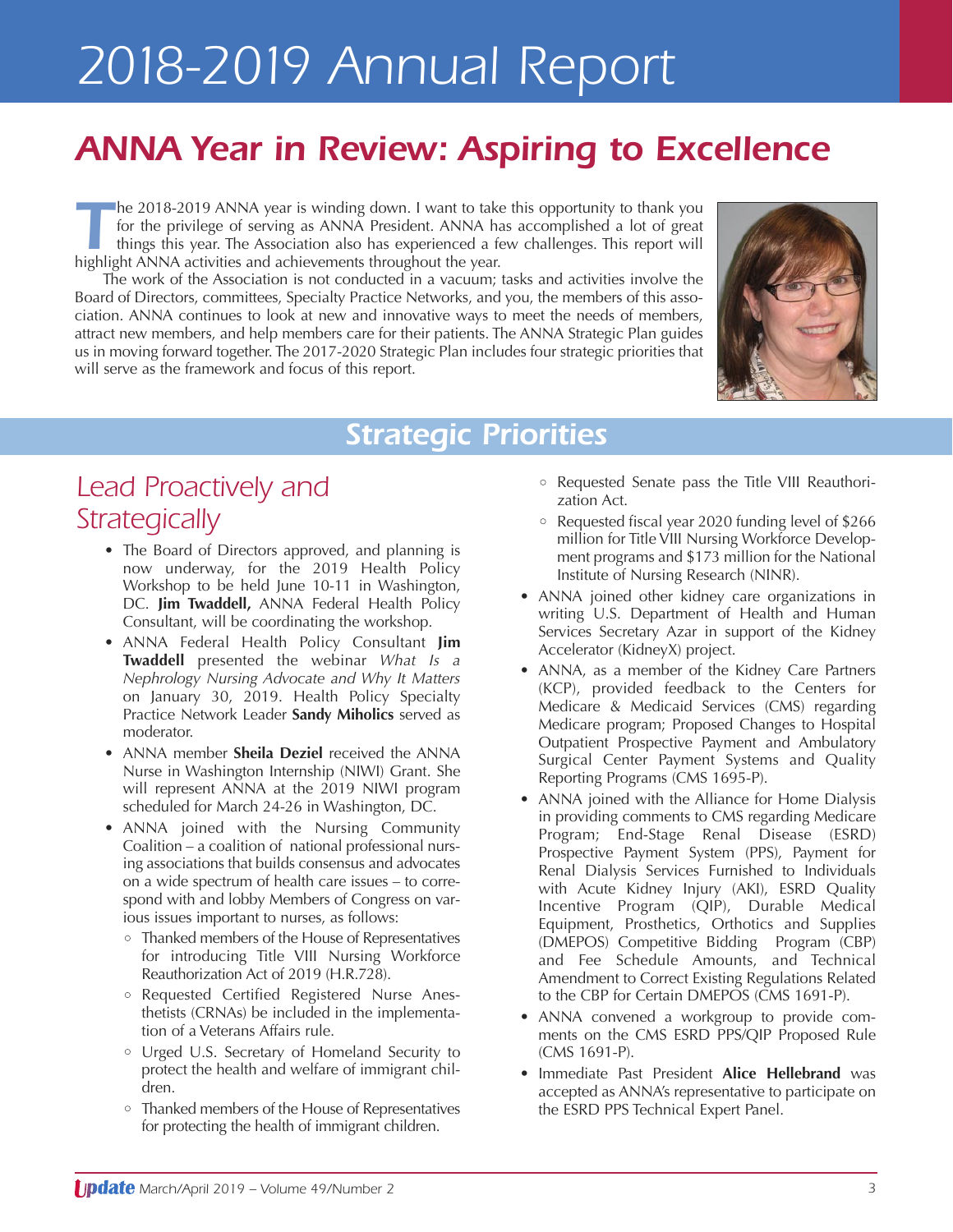## *Attract, Engage, and Retain Members*

ANNA membership increased from December 31, 2017 to December 31, 2018. The following items were initiated in order to continue increasing membership by attracting new members and retaining current members.

- Initiated the ANNA 50th Anniversary Special Membership/Renewal Offer ~ 50 Years for ANNA / \$50 for You. Join ANNA (or renew your membership) for 2 years and pay only \$50 for the second year
- Created the ANNA 50th Anniversary Special Project. The *Nephrology Nursing Video…Career of a Lifetime,* which was developed through a sponsorship from Fresenius Medical Care North America, will be presented at the 2019 National Symposium.
- ANNA is also creating *The Membership Journey Video*, which highlights the reward-driven importance of becoming a member of ANNA. The video will encourage members to volunteer and serve in chapter and national leadership roles, and will deliver a unified ANNA message that conveys a strong sense of connection, identity, and belonging through a local chapter and their member stories.
- ANNA Leadership Committee created a video for Nephrology Nurses Week that featured grassroots ANNA members and how they aspired to excellence.
- Fresenius Medical Care North America provided \$100,000 in funds for scholarships, ANNA memberships for Fresenius staff, and the development of a collaborative video with ANNA.
- DaVita sponsored registration for 100 DaVita teammates to attend the 2019 National Symposium.
- The ANNA Leadership Committee coordinated candidate videos so that members could "get to know" the nurses running for positions on the national Board of Directors.

**June**

## *Provide Quality Relevant Accessible Services*

- The ANNA Leadership Committee is developing a series of online leadership modules for members. The introductory module, *Leadership Overview*, is now available in the ANNA Online Library.
- The Board of Directors approved a new Position Statement: Nephrology Nurse's Role in Palliative and End-of-Life Care.
- Work on the seventh edition of the *Core Curriculum for Nephrology Nursing* has begun under the direction of **Caroline Counts**, Editor. The publication date is March 2020.
- ANNA conducted successful educational programs for members, including the 2018 National Symposium in Las Vegas, NV, and the 2018 Nephrology Nursing Practice, Management, & Leadership Conference in New Orleans, LA.
- Provided free monthly CNE opportunities for members.
- Face-to-face leadership training, ANNA's Leadership Education and Development (LEAD) program, was provided to chapter volunteers and national leaders.
- Published electronic editions of *Nephrology Nursing Journal* and *ANNA Update*.
- ANNA received a grant for \$152,000 from Amgen to implement and coordinate 30 chapter non-CE dinner programs to be conducted in late 2019-2020.

## *Explore Strategic Partnerships and Alternative Business Models*

• ANNA member **Joanne Brady** attended the Care Coordination and Transition Management Invitational Summit hosted by the American Academy of Ambulatory Care Nursing (AAACN) on May 12, 2018, in Lake Buena Vista, FL.



**May** 

*2018*

*4*

ANNA approves collaboration with EDTNA to present session on vascular access at 2019 ANNA & EDTNA/ERCA conferences

ANNA represented at Care Coordination and Transition Management Invitational Summit (Lake Buena Vista, FL)

ANNA represented at American Nurses Association Membership Assembly and Organizational Affiliates meeting (Washington, DC)

AMERICAN NURSES ASSOCIATION



ANNA Board of Directors Meeting (Freeport, ME)

ANNA lobbies Congress for legislation balancing restrictions on opioid availability to prevent abuse while ensuring access for individuals receiving palliative care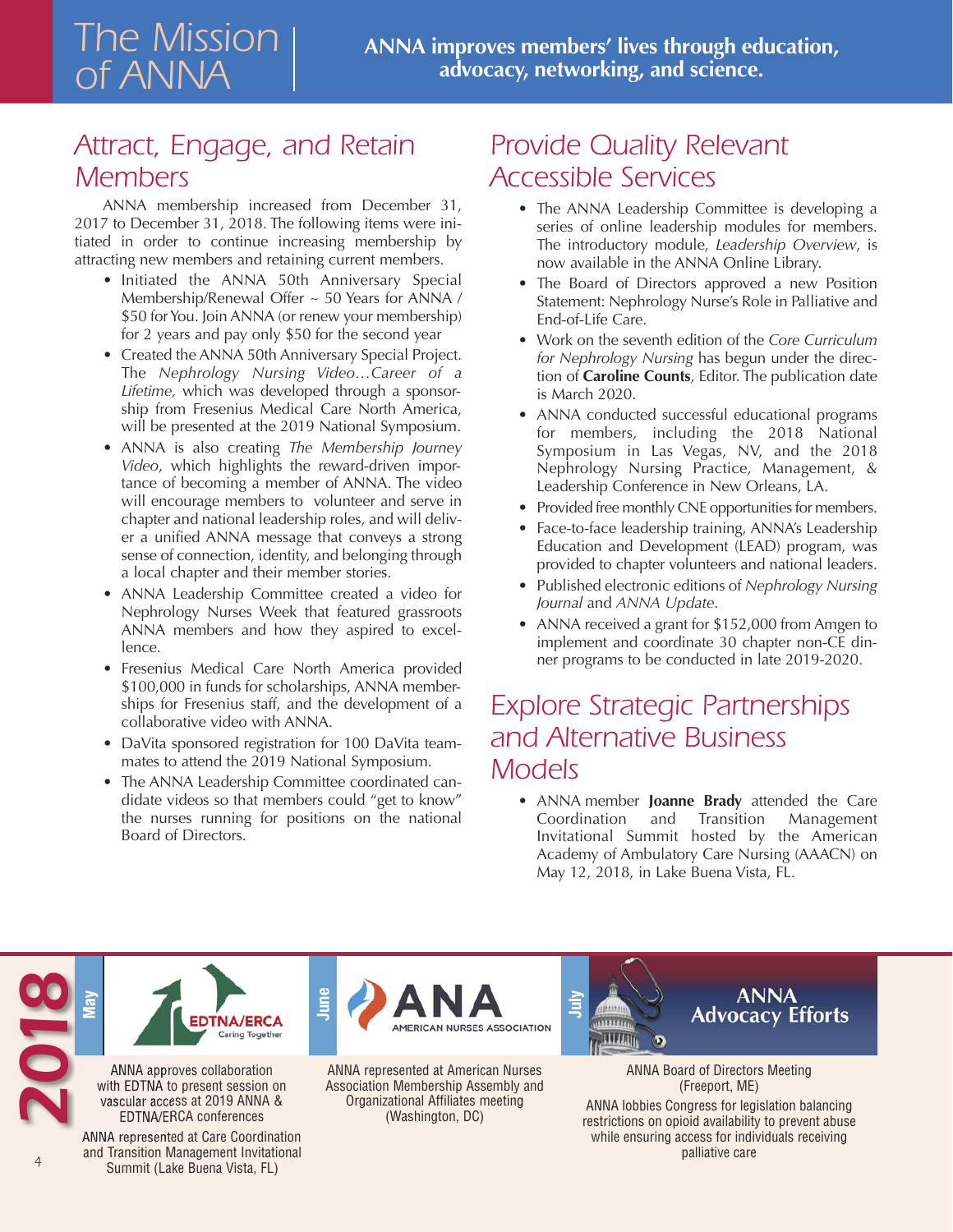- ANNA continued its collaboration with the European Dialysis and Transplant Nurses Association/European Renal Care Association (EDTNA/ERCA). Immediate Past President **Alice Hellebrand** attended the EDTNA/ERCA conference in Genoa, Italy, on September 15-18, 2018.
- ANNA exhibited at the National Renal Administrators Association (NRAA) Annual Conference for the first time. Immediate Past President **Alice Hellebrand** and National Secretary **Jennifer Payton** attended the meeting in Boston, MA, on October 14-18, 2018, and represented ANNA at a booth.
- President **Lynda Bal**l and Executive Director **Michael Cunningham** attended Kidney Week 2018, which was held October 23-28 in San Diego, CA, and hosted by the American Society of Nephrology (ASN). During the meeting, they met with Sandeep Patel, Open Innovation Manager with the Department of Health and Human Services, regarding nursing's role in KidneyX.
- ANNA continued its collaboration with the Canadian Association of Nephrology Nurses and Technicians (CANNT). President-Elect **Tamara Kear** attended the CANNT Annual Conference in Quebec City, Canada, on October 25-27, 2018.

## *ANNA Collaborative Partners*

- Academy of Medical-Surgical Nurses Agency for Healthcare Research & Quality
- Alliance for Home Dialysis
- American Academy of Ambulatory Care Nursing
- American Association of Kidney Patients
- American Association of Nurse Anesthetists
- American Association of Nurse Practitioners
- American Kidney Fund
- American Nurses Association
- American Nurses Credentialing Center
- American Nursing Informatics Association
- American Society for Apheresis American Society of Association
- Executives
- American Society of Nephrology
- American Society of Pediatric Nephrology Annual Dialysis Conference
- Association for Advancement of Medical Instrumentation Association for Vascular Access
- Canadian Association of Nephrology Nurses & Technicians
- Centers for Disease Control and Prevention
- Centers for Medicare and Medicaid Services
- Coalition for Supportive Care of Kidney Patients
- European Dialysis and Transplant Nurses Association/European Renal Care Association
- Forum of ESRD Networks
- Gerontological Advanced Practice Nurses Association
- Hospice and Palliative Nurses Association
- Infusion Nurses Society
- Kidney Care Partners
- Kidney Community Emergency Response **Coalition**
- Kidney Disease Improving Global **Outcomes**

Kidney Health Initiative Medical Education Institute National Association of Nephrology Technicians/Technologists National Kidney Foundation National Quality Forum National Renal Administrators Association National Student Nurses Association Nephrology News and Issues Nephrology Nursing Certification **Commission** Nurse in Washington Internship Nursing Organizations Alliance Organ Procurement and Transplantation **Network** Patient-Centered Outcomes Research Institute Renal Physicians Association Society of Urologic Nurses and Associates United Network for Organ Sharing



ANNA joins Kidney Care Partners in responding to CMS rule on ESRD Prospective Payment System and Quality Incentive Program



Nephrology Nurses Week Nephrology Nursing Practice, Management, & Leadership Conference (New Orleans, LA) ANNA represented at EDTNA/ERCA Conference (Genoa, Italy)

*Palliative* and *End-of-Life Care*

ANNA develops new Position Statement: Nephrology Nurse's Role in Palliative and End-of-Life Care

ANNA represented at: National Renal Administrators Association Annual Conference (Boston, MA)

Canadian Association of Nephrology Nurses & Technicians Annual Conference (Quebec City, Canada)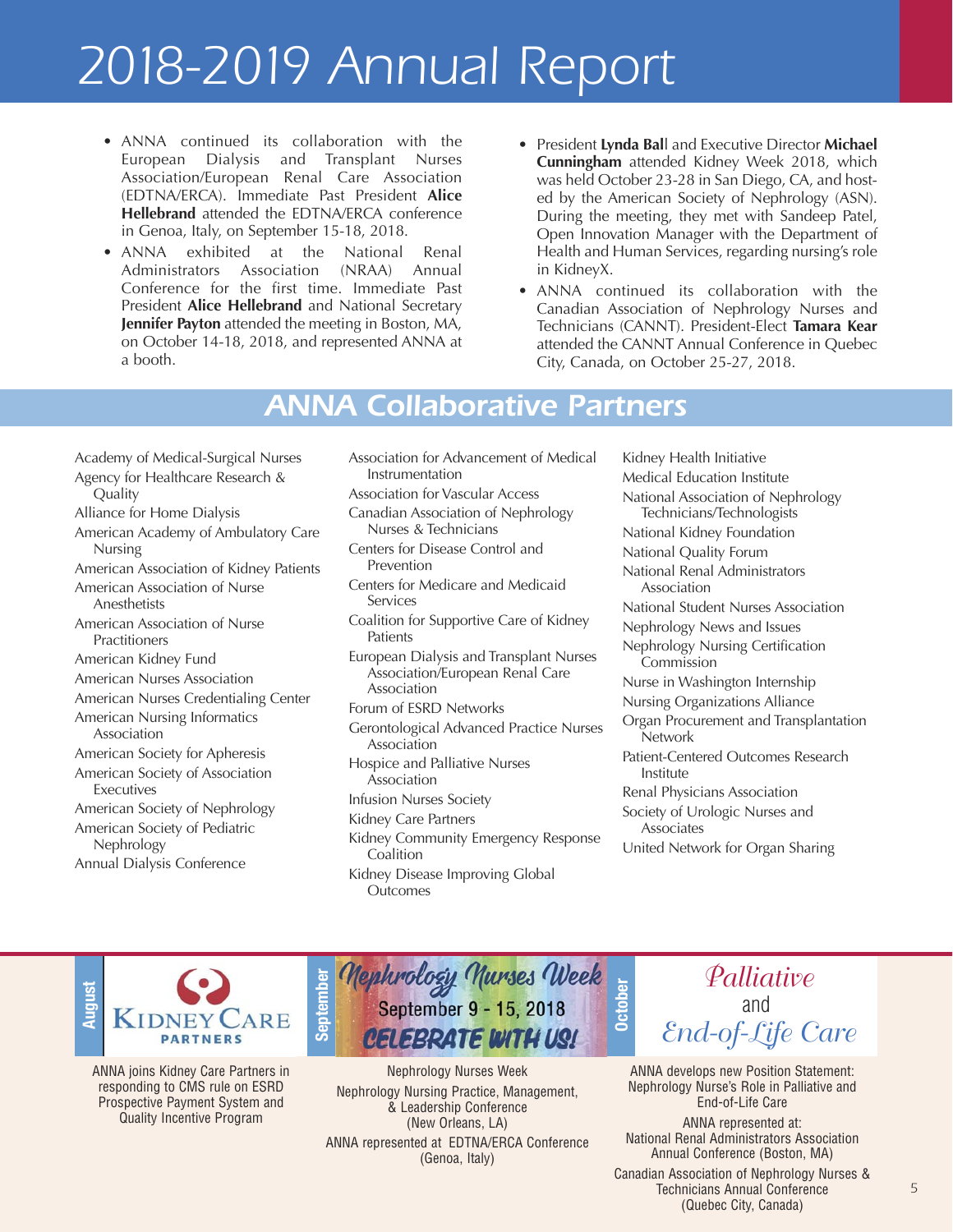- ANNA exhibited at the National Student Nurses Association (NSNA) MidYear Career Planning Conference held November 8-11, 2018, in Louisville, KY. **Celeste Magen White** from the Kentuckiana Chapter represented ANNA on the Nursing Showcase Panel.
- ANNA member **Debra Castner** attended the Palliative Nursing Summit hosted by the Hospice and Palliative Nurses Association.
- President **Lynda Ball** and President-Elect **Tamara Kear**  participated in a call with Tom Duvall from the CMS Center for Medicare & Medicaid Innovation (CMMI) regarding the nursing perspective on ESRD Seamless Care Organizations (ESCOs) and other kidney health issues. A survey was created for ANNA members to elicit responses to Mr. Duvall's questions.
- President **Lynda Ball**, President-Elect **Tamara Kear**, and Executive Director **Michael Cunningham** attended the Nursing Organizations Alliance Fall Summit, in Louisville, KY, on November 17-19, 2018.
- ANNA is exploring possible collaboration with the International Society of Nephrology (ISN) nursing workgroup as well as the Renal Society of Australasia (RSA).
- ANNA endorsed World Kidney Day, which was observed on March 14, 2019.
- **Diane Derkowski**, ANNA's representative to the United Network for Organ Sharing (UNOS), provided comments on behalf of ANNA and ANNA's Transplant Specialty Practice Network regarding Organ Procurement and Transplantation Network (OPTN) / UNOS proposals.

### *Financials*



#### **2018-2019 Revenues**



ANNA launches special membership/renewal offer in celebration of ANNA's 50th anniversary in 2019

ANNA hosts webinar: What Is a Nephrology Nursing Advocate and Why It Matters First module in ANNA's new leadership curriculum available in Online Library

(Louisville, KY) American Society of Nephrology Kidney Week (San Diego, CA) National Student Nurses Association MidYear Career Planning Conference (Louisville, KY)

Nursing Organizations Alliance Fall Summit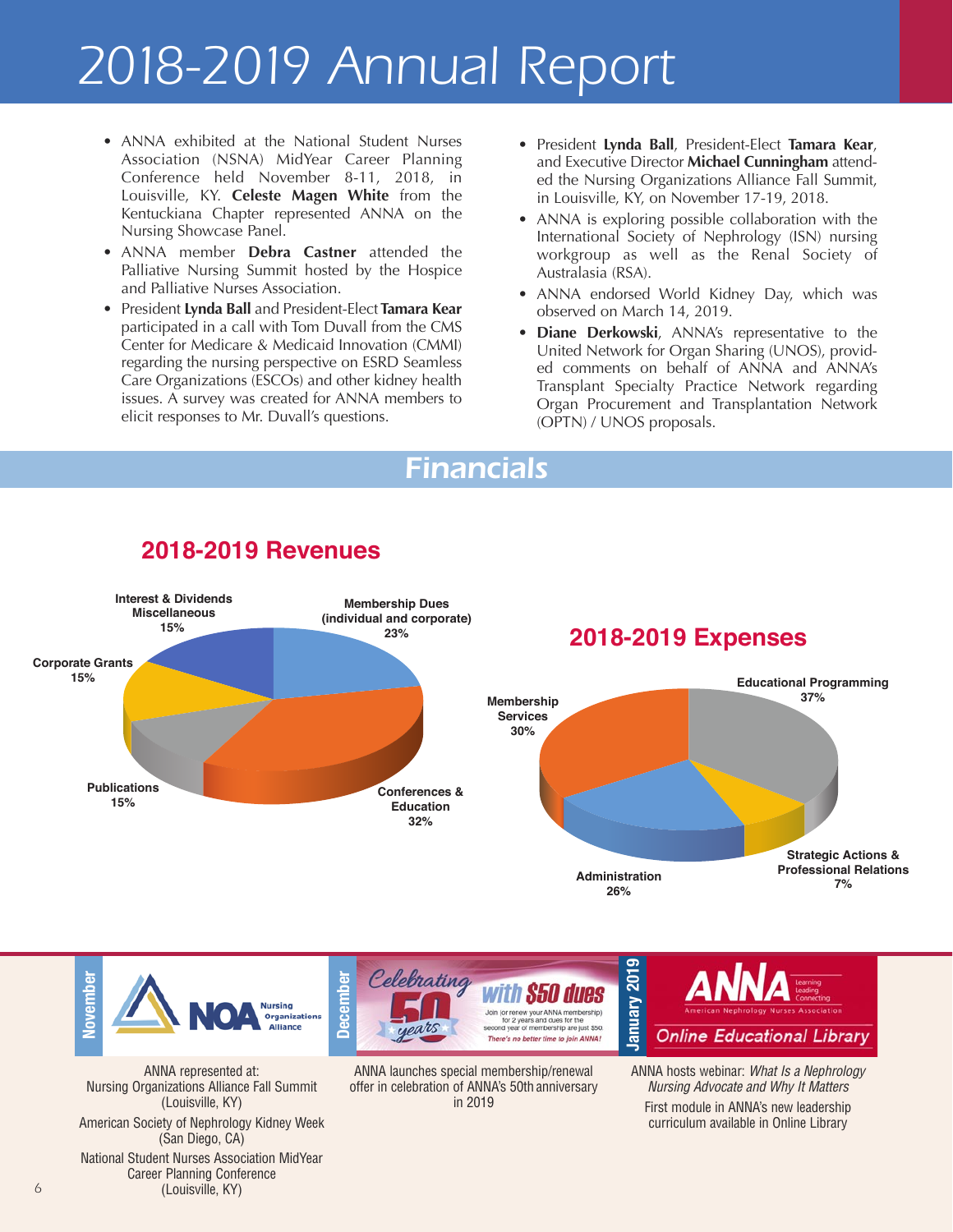### *Challenges*

This year has not been without its challenges. The Board of Directors, in collaboration with the Continuing Education Approval Board (CEAB), made the difficult decision to dissolve the ANNA approver unit, effective April 15, 2019. Unfortunately, use rate has continued to decline over the past several years while the cost to maintain services and support CEAB has been increasing over time. A list of alternative approver units was provided to ANNA chapters, and special funding has been established to help minimize the cost of a chapter becoming an approver unit.

Another challenge this year was the retirement of ANNA Executive Director **Michael Cunningham**. Mike had served ANNA as Executive Director for 17 years, and his knowledge of ANNA's history as an association is unsurpassed. ANNA would like to take this opportunity to thank Mike for the hard work, dedication, and passion he brought to ANNA. Anthony J. Jannetti, Inc., ANNA's management firm, is seeking candidates for the ANNA Board of Directors to approve for this position.

### *Thank You!*

I would like to take this opportunity to thank the Board of Directors for their dedication and hard work this year: Directors **Lillian Pryor**, **Nancy Colobong Smith**, **Angela Taylor-Smith**; Treasurer **Dave Walz**; Secretary **Jennifer Payton**; Immediate Past President **Alice Hellebrand**; and President-Elect **Tamara Kear**.

I also would like to thank the ANNA Committee Chairs:

- ANNA Chapter Support Team: **Rhonda Duggan**
- Awards and Scholarships: **Karen Burwell**
- Conferences: **Elizabeth St**. **John**
- Continuing Education Approval Board: **Geraldine Zingraf**
- Leadership: **Cindy Richards**
- Research: **Linda Wright**
- Specialty Practice Networks: **Barbara Odom**

The Specialty Practice Networks have stimulated much discussion in ANNA Connected and are planning great networking sessions for the National Symposium in Dallas. I want to thank the SPN Leaders:

- Acute Care: **Lee Parker**
- Administration: **Michelle Gilliland**
- Advanced Practice: **Theresa Payne**
- Chronic Kidney Disease: **Caprice Vanderkolk** and **Erma Boykin**
- Educator: **Jami Smith Brown**
- Health Policy: **Sandy Miholics**
- Hemodialysis: **Susan Douglas**
- Home Therapies: **Patrice Zyry**
- Pediatrics: **Suzan Stephens**
- Transplant: **Roberta Billman**

In closing, I hope you recognize how robust ANNA has been over the last year. We are always looking for new leaders and seek to provide members avenues to develop your unique skill set. So, how will you aspire to excellence in the year ahead? **t** 

> **Lynda K. Ball, MSN, RN, CNN**  2018-2019 ANNA President

#### *Download this report at [www.annanurse.org/2019annualreport](http://www.annanurse.org/2019annualreport)*



ANNA Board of Directors Meeting, Palm Springs, CA ANNA received a grant from Amgen to implement and coordinate 30 non-CE programs for ANNA chapters



World Kidney Day National Kidney Month ANNA represented at Annual Dialysis Conference (Dallas, TX)



ANNA's 50th Anniversary National Symposium (Dallas, TX)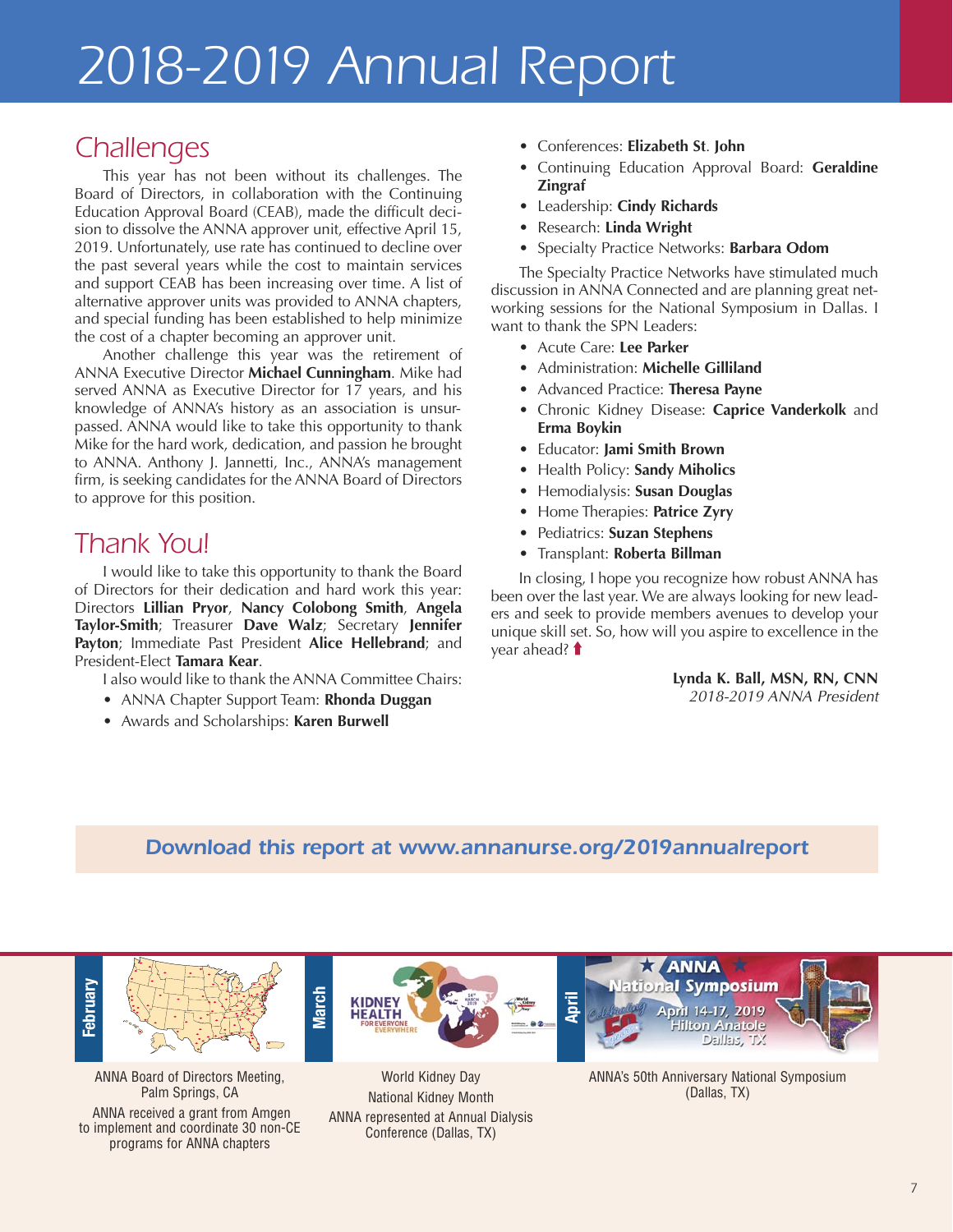## 2018-2019 Board of Directors



**President**  Lynda Ball, MSN, RN, CNN Everett, WA



**President-Elect** Tamara Kear, PhD, RN, CNS, CNN Doylestown, PA



**Immediate Past President** Alice Hellebrand, MSN, RN, CNN Dumont, NJ



**Treasurer** David Walz, MBA, BSN, RN, CNN, FACHE Sauk Rapids, MN



**Secretary** Jennifer Payton, MHCA, BSN, RN, CNN Goose Creek, SC



**Director** Lillian Pryor, MSN, RN, CNN Lawrenceville, GA



**Director** Nancy Colobong Smith, MN, ARNP, CNN Seattle, WA



**Director** Angela Taylor-Smith, BSN, RN, CNN Lawrenceville, GA



### *Corporate-Plus Members*

Amgen, Inc.

**AstraZeneca** 

DaVita, Inc.

Fresenius Medical Care - Renal Therapies Group & Fresenius Kidney Care, divisions of Fresenius Medical Care North America

**Merck** 

NxStage Medical, Inc.

Otsuka America Pharmaceutical, Inc.

Relypsa, Inc., A Vifor Pharma Group Company Rockwell Medical, Inc.

### *Corporate Members*

Akebia Therapeutics (Keryx is now Akebia Therapeutics) Baxter Healthcare Corporation Purdue University Global Satellite Healthcare/Wellbound Walden University

## *Sustaining Members*

Angelini Pharma Inc. B. Braun Medical Inc. **Cantel** Centers for Dialysis Care Church & Dwight Company, Inc. Dialysis Clinic, Inc. Kibow Biotech, Inc.